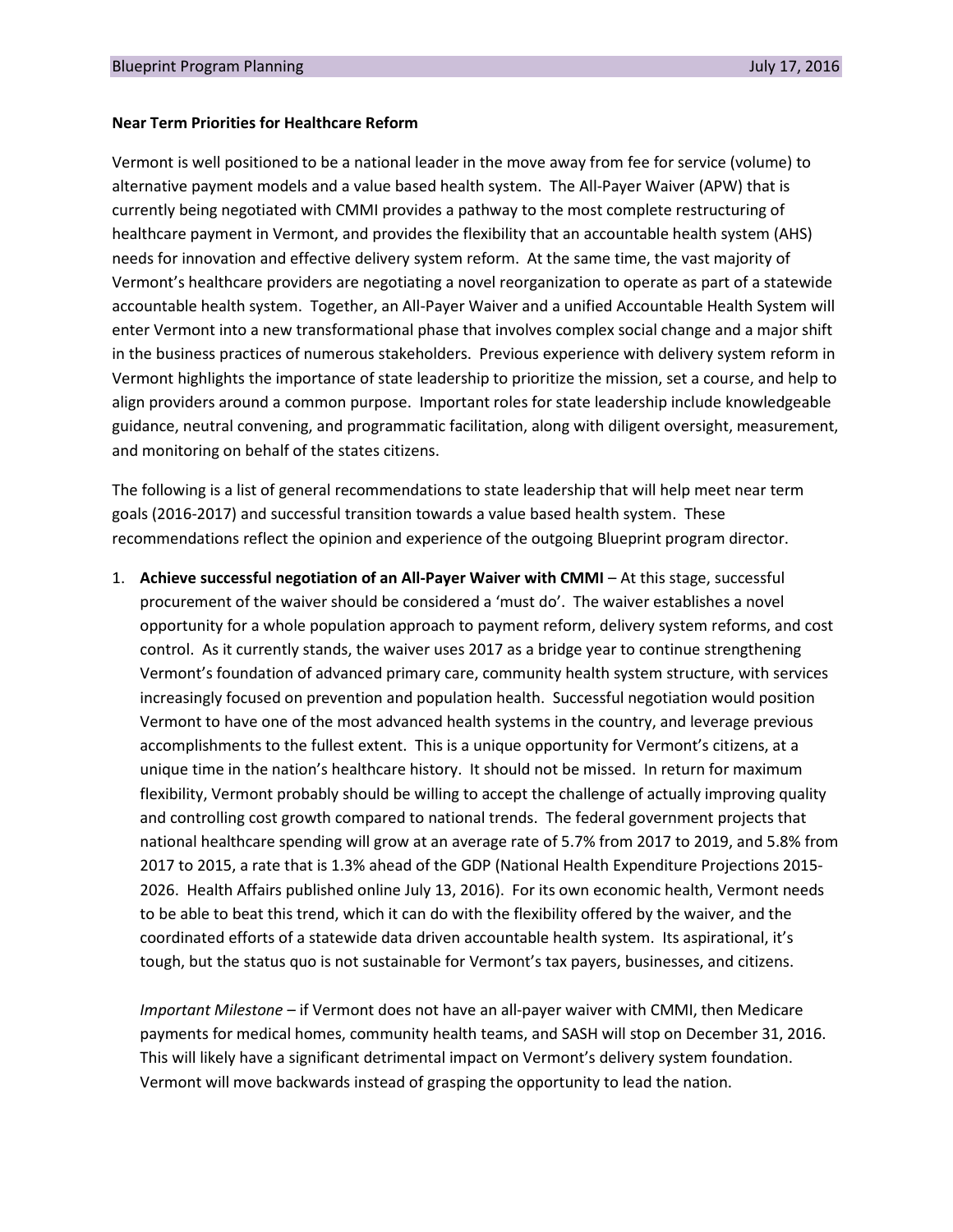2. **Actively engage and maintain the commitment of Medicaid, commercial insurers, and self-insured businesses to participate in an aligned all payer model** – move as close as possible to an all-payer approach. Alignment of financing and payment models across payers establishes common incentives for an accountable health system, including the ability to focus on whole population health and well-being. The transition to an accountable health system implies that a provider led system will accept a substantial degree of responsibility for coordination, quality and costs, which means that the business model should change for commercial insurers and Medicaid.

*Important Consideration* – An all-payer model, and an accountable health system, means that the business practices of insurers in Vermont should change substantially. During 2016-2017, Medicaid and commercial insurers need to examine their business practices and cost structures to see if there are opportunities for reducing overhead and administrative costs. The transfer of financial risk to the accountable provider network, and the responsibility of the provider network for quality and coordination, should change the work and costs that insurers have traditionally been responsible for including quality, risk management, utilization management, case management, etc. Insurers need excellent capability for oversight and monitoring in the interests of the customers and citizens they serve. But they shouldn't need to do the same level of direct services and management. Changes in insurer's business practices and administrative cost structures should be examined to determine if they can help contribute to controlling costs for tax payers and the individuals, families, and businesses that pay for healthcare coverage. Ideally, the state and/or GMCB will monitor whether commercial insurers and Medicaid adjust their business and cost structure in response to the changing landscape, and whether gains are realized by citizens and businesses. It is important to pay similar attention to cost efficiencies on the insurer side of the equation as well as provider efficiency and quality.

*Important Consideration* – Given the states commitment to controlling healthcare costs, there should be a substantive assessment of whether the cost of coverage passed onto citizens and businesses is responsive to changes in healthcare expenditures. This analysis would support the responsibilities of the GMCB as well as policy decisions by the Administration and Legislature. The All-Payer Claims Database allows for close measurement of actual healthcare expenditures. There is no comparable statewide measurement of actual changes in insurance costs for businesses, families, and individuals, limiting the ability to quantify any relationship between changes in insurance costs vs. changes in healthcare expenditures.

*Important Consideration –* Commercial insurers need to continue to contribute claims to Vermont's All-Payer Claims Database, and should work actively to solicit contribution from their self-insured customers. In an environment with an accountable health system, working under an all-payer model, there is a shared interest across providers, insurers, and citizens for accountability, measurement, and monitoring. The ability to evaluate comparative performance and variation across all settings, and across all segments of the population, is essential in order to oversee and guide Vermont's reforms. An All-Payer Claims Database is a key ingredient for consistent measurement, monitoring, and modeling across all settings. The GMCB and other evaluators will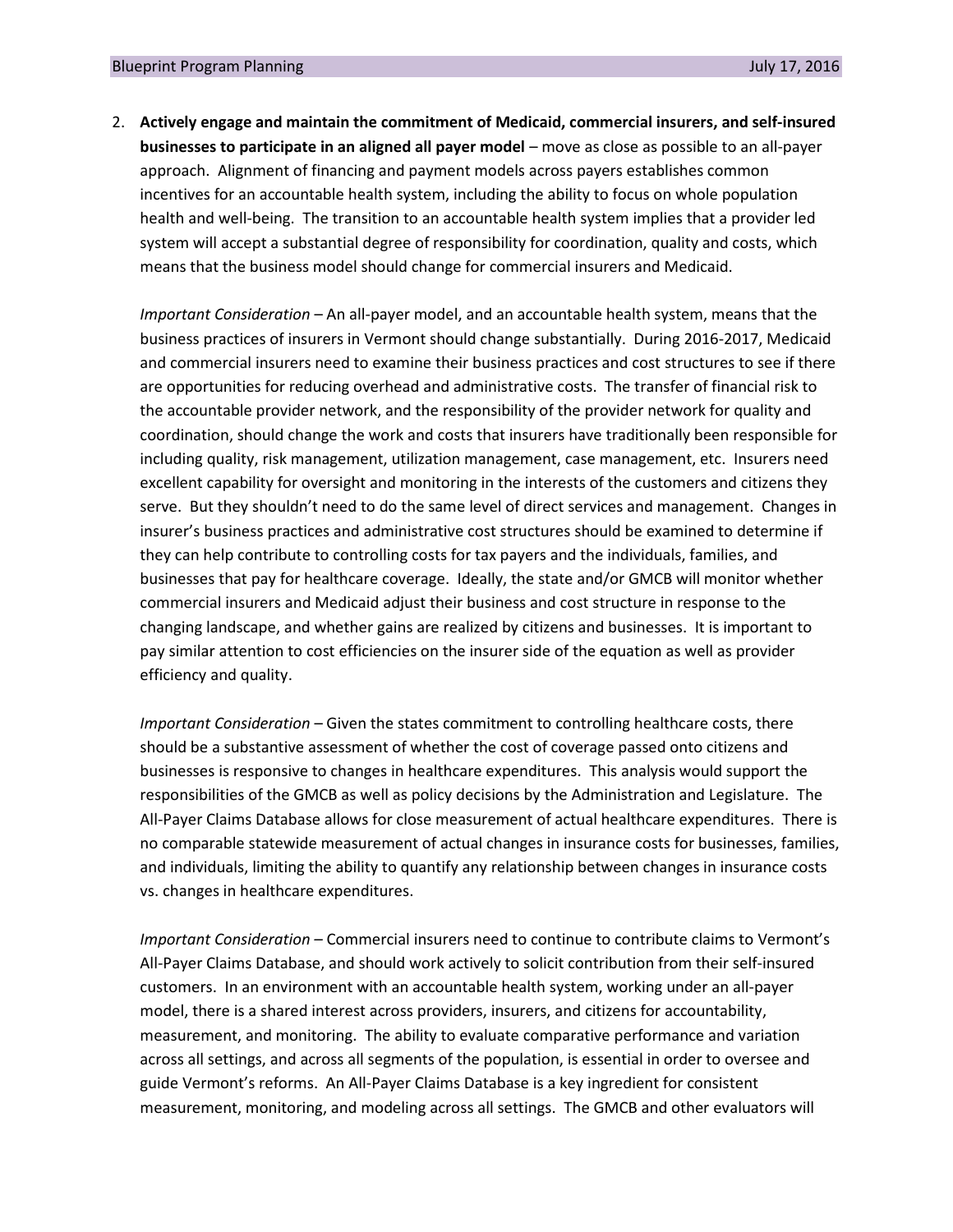not be able to adequately measure health system performance without this asset.

3. **Support alliance of ACOs and the development of a more integrated Accountable Health System (VCO)** – Given Vermont's size, provider landscape, and culture, a statewide provider alliance sharing responsibility for key outcomes provides the best opportunity to leverage the CMMI waiver, promote regional innovation, and to build a value based health system. With formation of VCO, participating providers will have a collective interest to control growth in costs, meet quality goals, improve health, and shift business emphasis from sick care to preventive care. This will be a complex transformation that will take time to mature, with many challenges and hiccups along the way.

*Important Consideration –* Success in this venture will be more likely if state leadership expresses a well-articulated vision, helping to catalyze alliance formation and public confidence. At the same time, the state must emphasize the commitment to measurement, monitoring of comparative performance, and public transparency to assure that the interests of Vermont's citizens are protected. The state needs to have adequate resources in place for all aspects of this including expert oversight, regulation, data aggregation, measurement, monitoring, and programmatic assistance to the provider community for innovation and transformation. The Blueprint team can assist in a substantial way to help meet these needs and can also serve as a programmatic interface between the state and developing VCO.

4. **Support Blueprint work with VCO and the extended network of providers –** Blueprint and the three ACOs have been working closely together to strengthen the capabilities of our statewide, data guided, learning system. Regional collaborative structures are woven into the fabric in each of the 14 service areas and are included in VCO planning as local nodes for coordination and quality. Collectively, they form a statewide network for scale, spread, and shared learning driven by variation and comparative performance. This somewhat unique statewide transformation network is a substantial asset to help meet the goals of a value based accountable health system.

*Important Consideration* – In order for the transition to be most effective, state leadership should continue to recognize and support the Blueprint program as a transformation engine and an asset to Vermont's evolving health system. At the same time, the Blueprint program needs to maintain its steadfast commitment to accountability by measuring the programs impact, the health system performance, and routinely reporting results to the legislature and in peer review publication. To date, the Blueprint program has demonstrated the ability to successfully support complex delivery system reforms, and has worked closely with providers and other stakeholders to build a foundation that positions Vermont as uniquely ready for statewide accountable health and alternative payment models. It will take time for the newly organizing accountable health system to be ready to fully absorb the Blueprints operations and capabilities. As state leadership continues to change, it is important to maintain a commitment to the Blueprint program so it can serve as a valuable and proven asset to help shape Vermont's health system.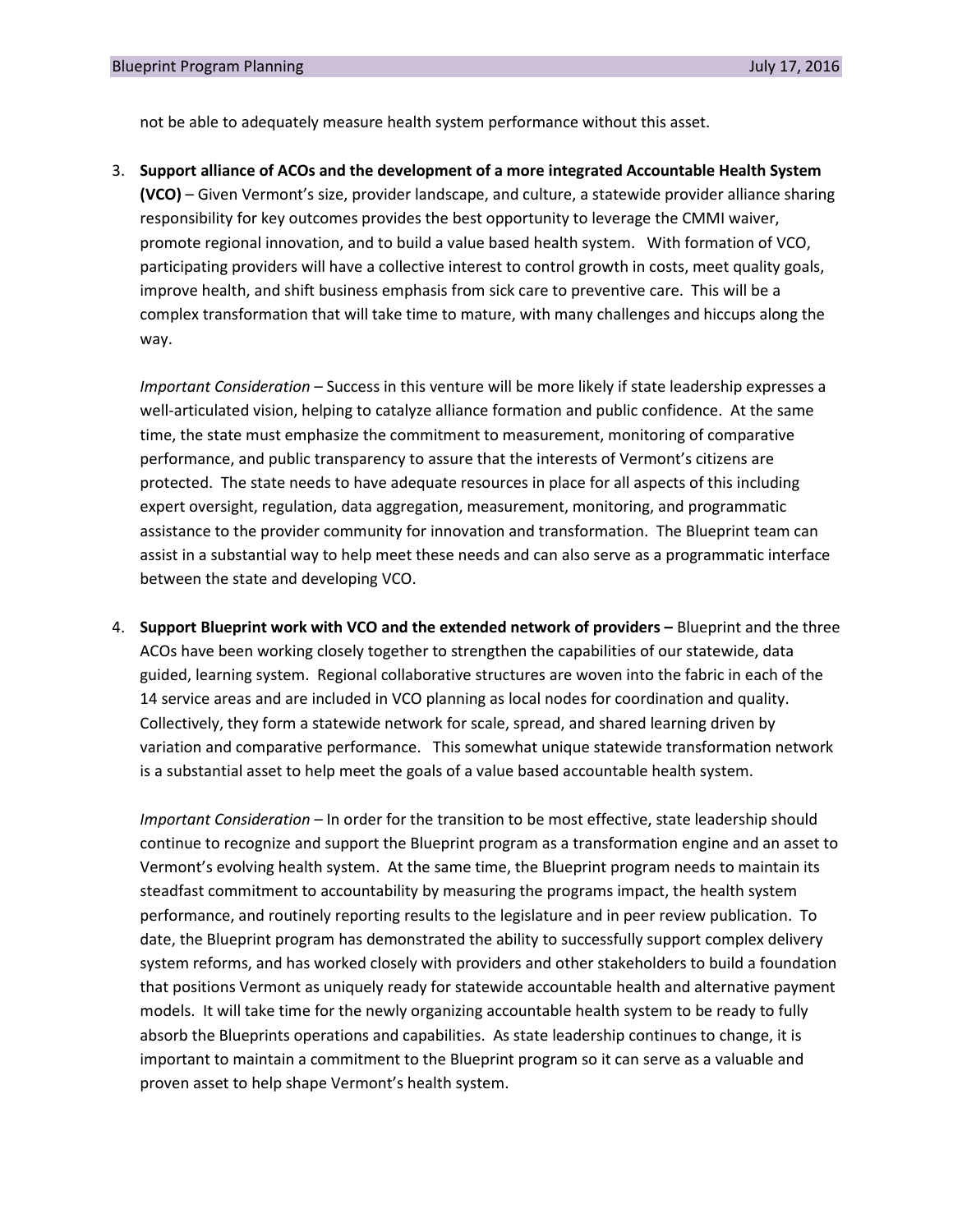5. **Support Blueprint work to implement new service models that involve AHS Departments and external providers –** The Blueprint team has been effective at research, design, and statewide implementation of new service models (e.g. PCMH, CHT, Hub & Spoke, Complex Care Management Collaboratives, Transformation and Learning System Network, Women's Health Initiative). AHS will have ongoing needs to scale and spread evidence based services for complex populations. It is unlikely that ACO(s) or VCO will be ready or willing to manage many of these services for some time.

*Important Consideration* – To some degree, the Blueprint programs innovation, research, and program implementation capabilities have been underutilized in the Agency of Human Services. A substantial opportunity exists for working across Departments for integration, coordination, and the scale and spread of service models for the complex populations served by the state. The Blueprint team is particularly configured to help meet this need, and there are important untapped opportunities. Successful implementation is contingent on prioritization by state leadership, and in particular the active support of the Administration, Secretary, and Commissioners.

6. **Support for advancement of Vermont's data utility and data use –** Increasingly, Vermont's data systems are being used to measure health, quality, system effectiveness, and the drivers responsible for variation across provider settings and regions. Results are being used to promote an objective approach to shared learning, ongoing improvement, and medical home performance payments. The Blueprint program has worked intensively on data management, data aggregation, data linkage, data quality, and data use in support of delivery system reforms. This has included linking data from multiple sources including; all-payer claims data, EHR derived clinical data, provider practice data, patient experience data, behavioral risk factor data, and corrections data. Additional data extracts are planned for linkage and use. Products and use cases include comparative performance profiles (practice, service area), variation analyses, outcomes evaluation, predictive modeling, and peer review publication. These activities have helped to advance the data use culture in practice settings and service areas across the state. This work, with assistance from VITL, GMCB, DVHA, VDH, and DOC, demonstrates that data from Vermont's statewide data systems can be routinely linked and used to produce novel information. Despite the accomplishments, it should be noted that the Blueprints use of data is a result of intensive programmatic attention and effort. This method is not cost efficient and doesn't come close to achieving the potential that is available with an innovative systems based approach.

It is essential for Vermont to pave an accelerated path to an advanced data infrastructure, and to prioritize a near term mission to optimize use of the state's multi-dimensional data for population health. This requires a change in the culture and approach that the state has taken, including structural changes that can rapidly and effectively address issues like architecture, data governance, aggregation, linkage, and advanced use, *across* departments and agencies. Vermont is well positioned to take the next steps. However, the work is complex and it will require visionary and experienced leadership, prioritization, and optimal use of federal funding targeted for this purpose. State leadership needs to carefully consider its approach including program leadership and accountability.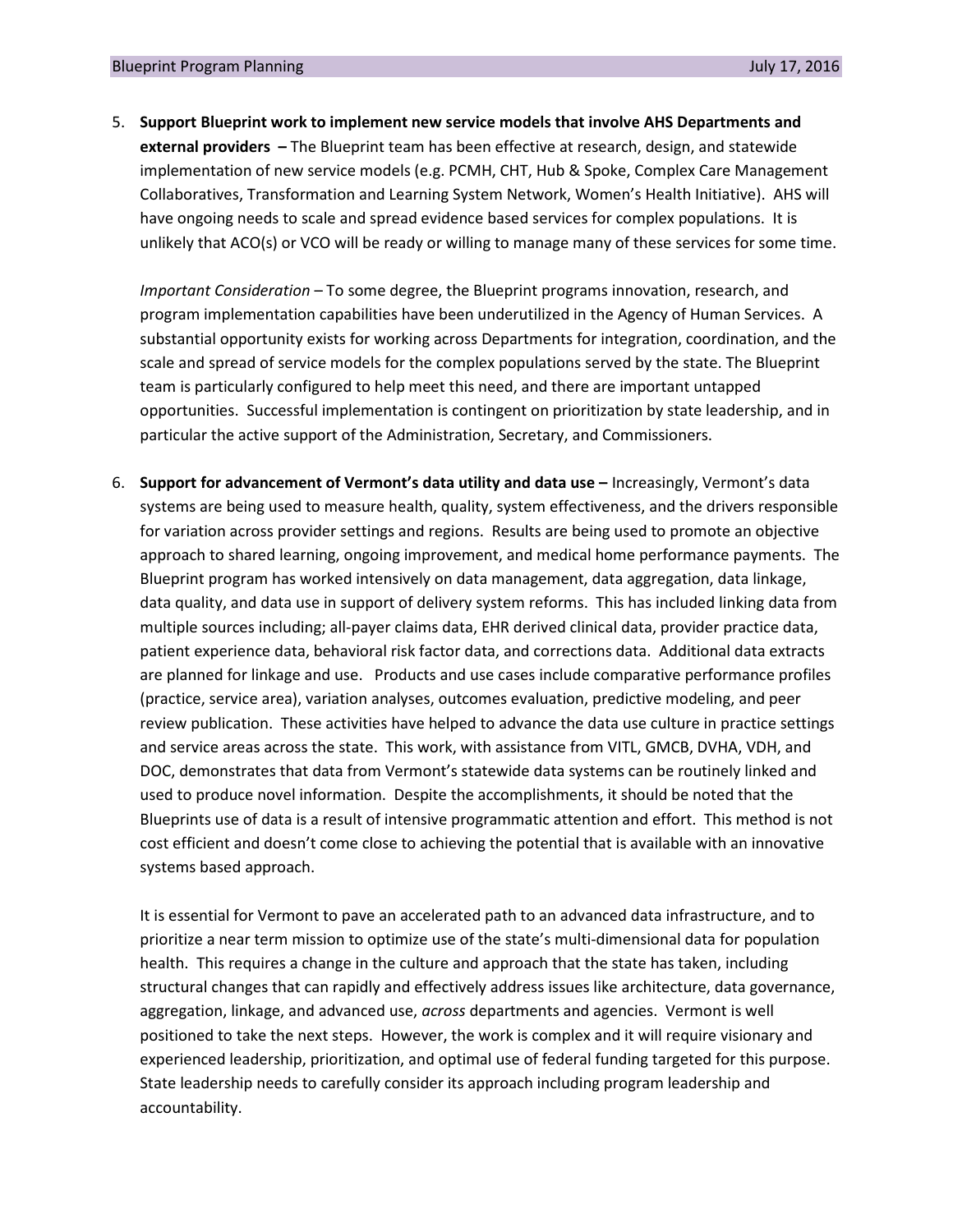*Important Consideration* – The next phase of data infrastructure development would benefit from a dedicated executive program leader, reporting and accountable to the Secretary of Administration and Legislature, with the ability to convene and lead across agencies, departments, and external stakeholders such as VITL and provider organizations. Clear leadership and a clear path forward as a Governors priority could launch Vermont to be a national leader in the aggregation and use of data, in parallel with the development of a novel health system (APW, VCO). The state is in a unique position to achieve the promise of a novel data infrastructure, a promise that should not be held back by the current challenges of distributed leadership, separation of authority and accountability for success, and a level of bureaucracy related to IT development that is unexplainable given the size and nature of Vermont state government. The executive program leader should have deep understanding of health services, using data to guide a learning system, and a general understanding of the technical architecture that can meet these needs. This should not be considered an IT job, or an informatics job.

## **Summary of Blueprint Activities Planned for 2016-2017**

Outlined below are Blueprint program activities as currently planned for 2016-2017. They are intended to assist Vermont's successful transition to the next phase of health reform. They are particularly architected to accelerate the transition to a health system that is responsible for the health, well-being, cost, and quality of services for a whole population. These plans are informed through routine interaction with the large group of stakeholders and providers that participate as part of the Blueprint program, the Blueprints advisory committees, and detailed planning meetings with Vermont's ACO(s).

- 1. **Collaboration With ACOs** continue to converge statewide ACO and BP activities and support readiness for providers to operate as part of a learning health system by 2018 including;
	- **Assist health and human services providers in each service area with readiness to operate** as part of a well-coordinated data driven network in an All Payer Accountable Health System (APW, VCO).
	- $\triangleq$  Assist community collaboratives in each service area with readiness to use comparative data, conduct formal decision making, and guide local coordination & quality initiatives in alignment with system priorities.
	- **E** Enhance a culture of clinician leadership. Educate and engage clinician participation in community collaborative activities and health system priorities (crosses all topics).

#### *Priorities for Collaboration with ACOs*

- a. Community Collaborative Capacity & Operations
	- i. Strategies to enhance capabilities for local leadership, planning, and implementation
	- ii. Incorporate Community Needs Assessments into community collaborative planning
	- iii. Help with identification of opportunities and responsive service models (based on VT data)
	- iv. Planning and guiding best use of CHT staffing
	- v. Use of monthly statewide meeting to strengthen community collaborative capacity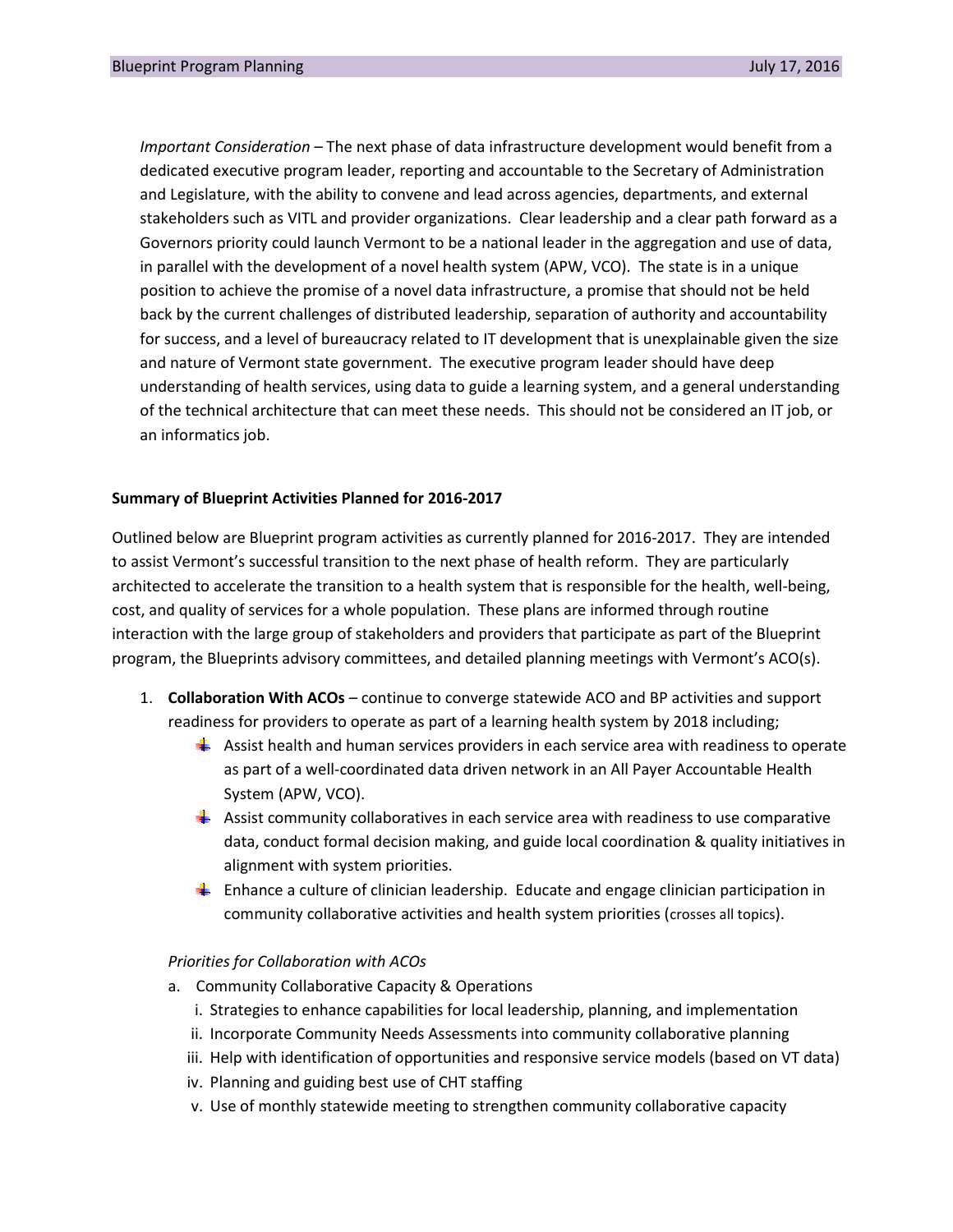- b. Support deployment of novel service models
	- i. Disease management and complex care protocols and other linked initiatives
	- ii. Broad implementation of VCO playbooks in communities and practices
	- iii. Integrated Community Care Management Learning Collaborative
- c. Promote the wellness, prevention, self-management agenda
	- i. Review the profile: capacity, strengths, opportunities, needs of current programs
	- ii. Review the self-management network: how programs are coordinated and operated
	- iii. Optimize operations, understanding, and utilization of programs in communities
	- iv. Examine opportunities including prevention needs and strategies for scale and spread
	- v. Integrate community based primary prevention models and explore environmental, policy and systems change to realize the promise of health in all policies
- d. Understanding & interpreting data, and how to use it to guide transformation including planning, implementation, and ongoing improvement of services
	- i. Community collaborative interpretation and use of data
	- ii. Practice level interpretation and use of data
	- iii. Individual clinician interpretation and use of data
	- iv. Objective use of variation to identify drivers and responsive strategies
- e. Optimize use of data infrastructure for population health and a learning system
	- i. Examining the opportunities with the complete data infrastructure (OCV, State)
	- ii. Health Catalyst & Care Navigator as catalyst for community activities and coordination of services
	- iii. Blueprint clinical registry as source for Health Catalyst & Care Navigator
	- iv. Linked data for evaluation & modeling (APCD, Clinical, BRFSS, CAHPS, Corrections, other)
- f. Coordinate committee structures for Blueprint and VCO
	- i. Option Cancel BP Executive Committee meetings. Rationale is that BP team is working as part of VCO committee structure. Requires Administration agreement and probably requires change in guiding statue.
	- ii. Option Maintain BP Executive Committees meeting as regularly scheduled events separate from VCO committee meetings. Advisory in nature. Plan agenda and format in collaboration with VCO leadership. Show BP Committees meeting as advisory forum to VCO (dashed line).
	- iii. Other Options?
- g. Developing workforce for population health, alternative payment models, and accountable care (workforce for the future). Collaborate with appropriate organizations to develop capabilities through direct experience and field training, and collaboration on programs and research.
	- i. Medical students & residents
	- ii. Community Health Workers
	- iii. Social workers
	- iv. Students in social sciences
	- v. Students in economics and business
	- vi. Students in other disciplines (communications, engineering)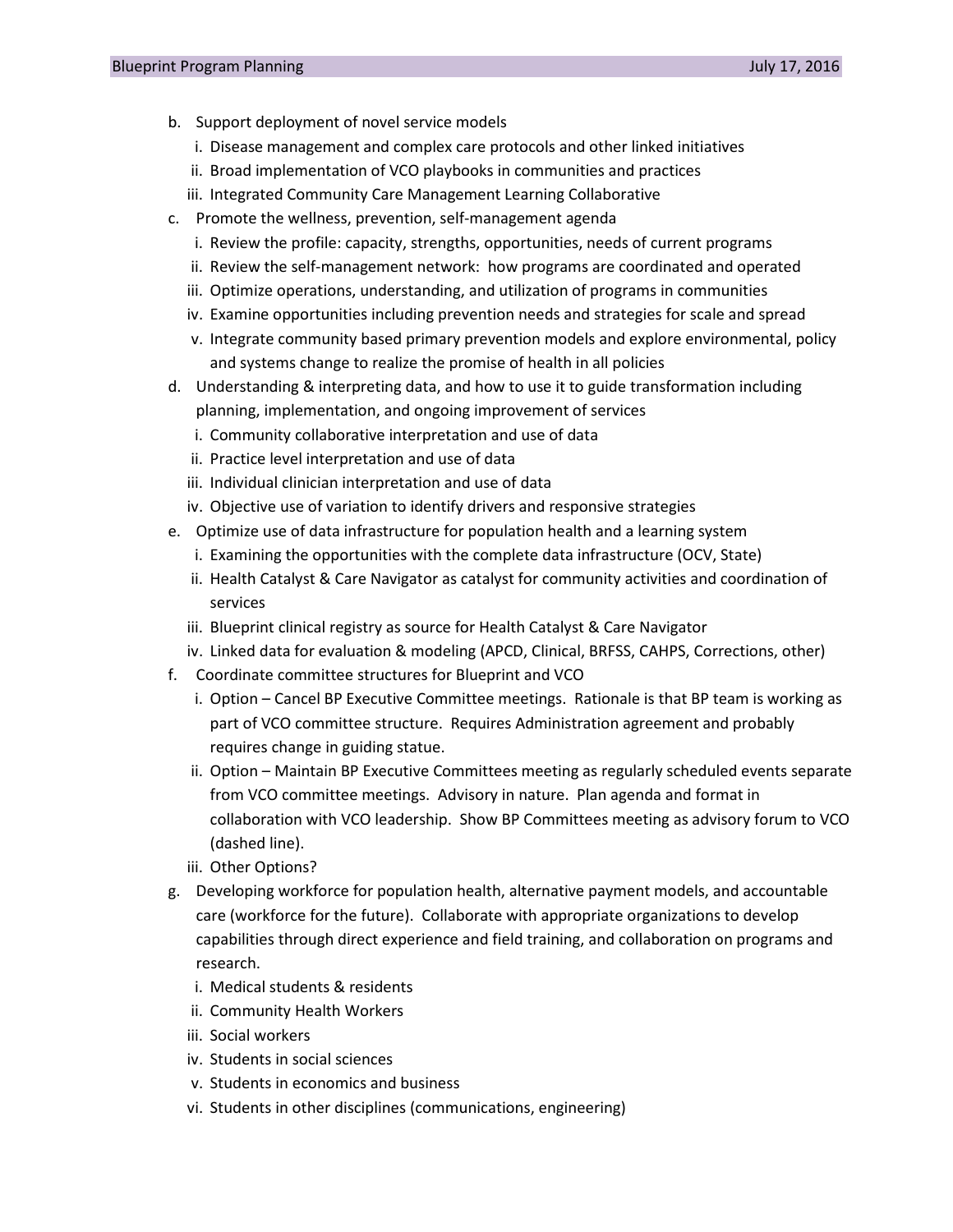- h. Align payment models and incentives.
	- i. Align measures in Blueprint performance payments with VCO priorities
	- ii. Explore value based incentives more broadly
	- iii. Primary care incentives and value-based add-ons
	- iv. Full continuum and community based incentive models
	- v. Determine the mix of provider and community performance payments
- 2. **Implementation and Expansion of Health & Human Service Models for Complex Populations** Research, planning, and statewide implementation of health & human service models for high risk populations and complex needs. May involve populations and services that are not yet priorities or a focus of the ACO(s).
	- a. Women's Health Initiative research, design, & planning underway
	- b. Hub & Spoke expanding capacity, profiles & predictive modeling to guide program
	- c. Work with state leadership to examine other priorities  $-$  (e.g. mental health, ACEs, home visits, family & children services)
- 3. **Publication of Manuscripts & Reports** Embedding science as part of planning,

implementation, and guidance of a statewide learning system. Peer review verification

- a. Practice Profiles (comparative outcomes, linked data) production every 6 months
- b. Service Area Profiles (comparative outcomes, linked data) production every 6 months
- c. Comparative Profiles for Opiate Addiction Treatment sites (Hub & Spoke) preparation
- d. Vermont's Community Oriented PCMH Model Outcomes published PHM
- e. Impact of MAT in Vermont published JSAT
- f. State Data Infrastructure for Preventive Care: Diabetes model submitted
- g. Adjustment Model for Whole Population Analyses submitted
- h. State Data Infrastructure to Support Population Health: Hypertension Analysis
- i. Relationship Between Practice Intensity of HIT Work & Population Outcomes Analysis
- **4. Continue to Advance Vermont's Data Infrastructure & Data Utility –** Using the state's unique statewide data sources to support a whole population learning system.
	- a. Data Aggregation current linkage (claims, clinical, provider, CAHPs, BRFSS, corrections)
	- b. Data Aggregation enhance linked analytic data set with new sources (labor, DAIL, others)
	- c. Data Use additional predictive models for outreach, quality, prevention, cost control
	- d. Data Use web access to linked analytic data set for advanced users
	- e. Clinical Registry increase scale (number of sources contributing EHR data)
	- f. Clinical Registry increase scope (array of standardized data elements aggregated)
	- g. Clinical Registry optimize quality (data guided field work with source sites)
	- h. Clinical Registry optimize use (extracts for key user groups e.g. ACOs)
	- i. Clinical Registry optimize use (enhance reporting platform for key users)
	- j. Provider Registry expand scope of provider information (e.g. OB, others)
	- k. State Data Infrastructure promote cause of a systematic and consistent approach to identity management across state systems and VITL HIE.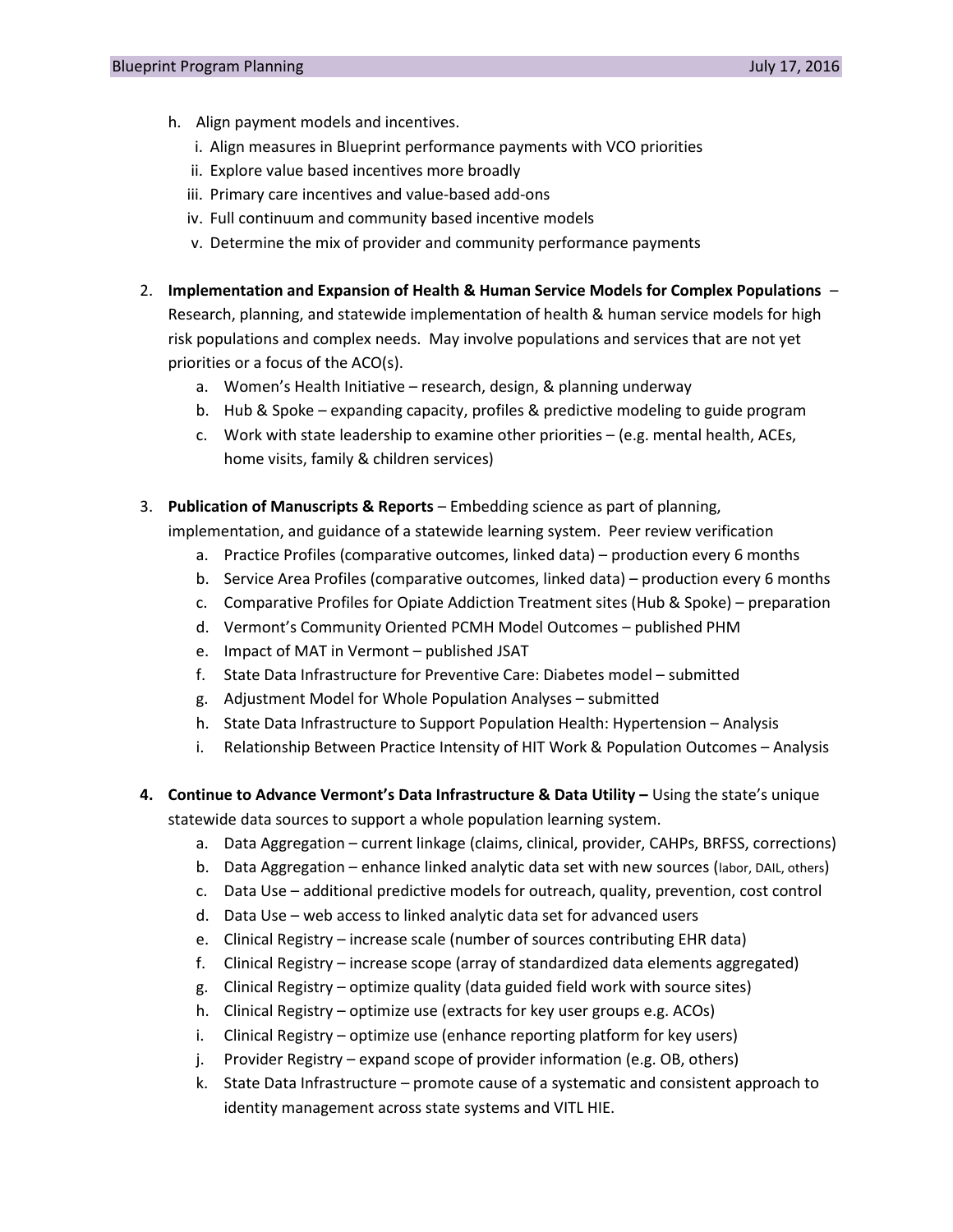### **Recommendations to Optimize Blueprint Effectiveness**

In order for the program to be most effective, consideration should be given to the following recommendations offered as the opinion of the outgoing program director.

*Recommendation. The Blueprint program should continue on as a program even as ACO(s) assume increasing responsibility for the quality and effectiveness of the healthcare their network delivers.*

- a. This recommendation considers the current state of readiness of ACO(s) to make the investments that the Blueprint makes, or to manage and operate Blueprint functions. Examples include:
	- i. Current capabilities for research, design, implementation, scale, and spread of more comprehensive health and human service models. At this stage the ACOs may need to focus on targeted initiatives to meet near term accountable care goals
	- ii. Convening, managing, and financial support for a statewide learning system transformation network including ACO and non-ACO participants. At this stage, this network is best managed collaboratively by the Blueprint team and ACO leaders
	- iii. Implementation and operation of the statewide network of seIf-management programs that address upstream behaviors, risk factors, and prevention. The ACO(s) are not ready to invest in or manage this network even though their leadership has expressed interest in expanding and strengthening the programs.
	- iv. Demonstrated capabilities to access, link, and use the state's unique data sources for evaluation, and to drive coordination and quality initiatives on a whole population basis. ACO(s) are investing in a data infrastructure to support their business and care management needs for their attributed populations. Both levels of data infrastructure are needed, with use of the state's sources providing the best opportunity for impartial evaluation and oversight of system performance in the interest of all citizens.
- b. With time ACO(s) may be ready to absorb some of these Blueprint functions. At this time the ACO(s) will likely be consumed with gearing up their new business and governance structure, planning and implementing operations and new payment models, and prioritization of services and measures that help them meet near term goals (e.g. Part A, Part B spectrum).
- c. Given these considerations, the state's investments to date will be most effectively leveraged if the Blueprint program continues to function and works closely with ACO(s) to help build a statewide accountable health system (work plan outlined above).

*Recommendation. The Blueprint should continue as a program based within state government. The programs position within state government supports unique and important advantages.*

- a. The ability and priority to guide transformation designed to meet the health needs and interests of all citizens, while ACO(s) will primarily be focused on the population for whom they are financially responsible
- b. The position to impartially convene, negotiate, and plan across all stakeholder and provider groups, including those that don't formally participate as part of the ACO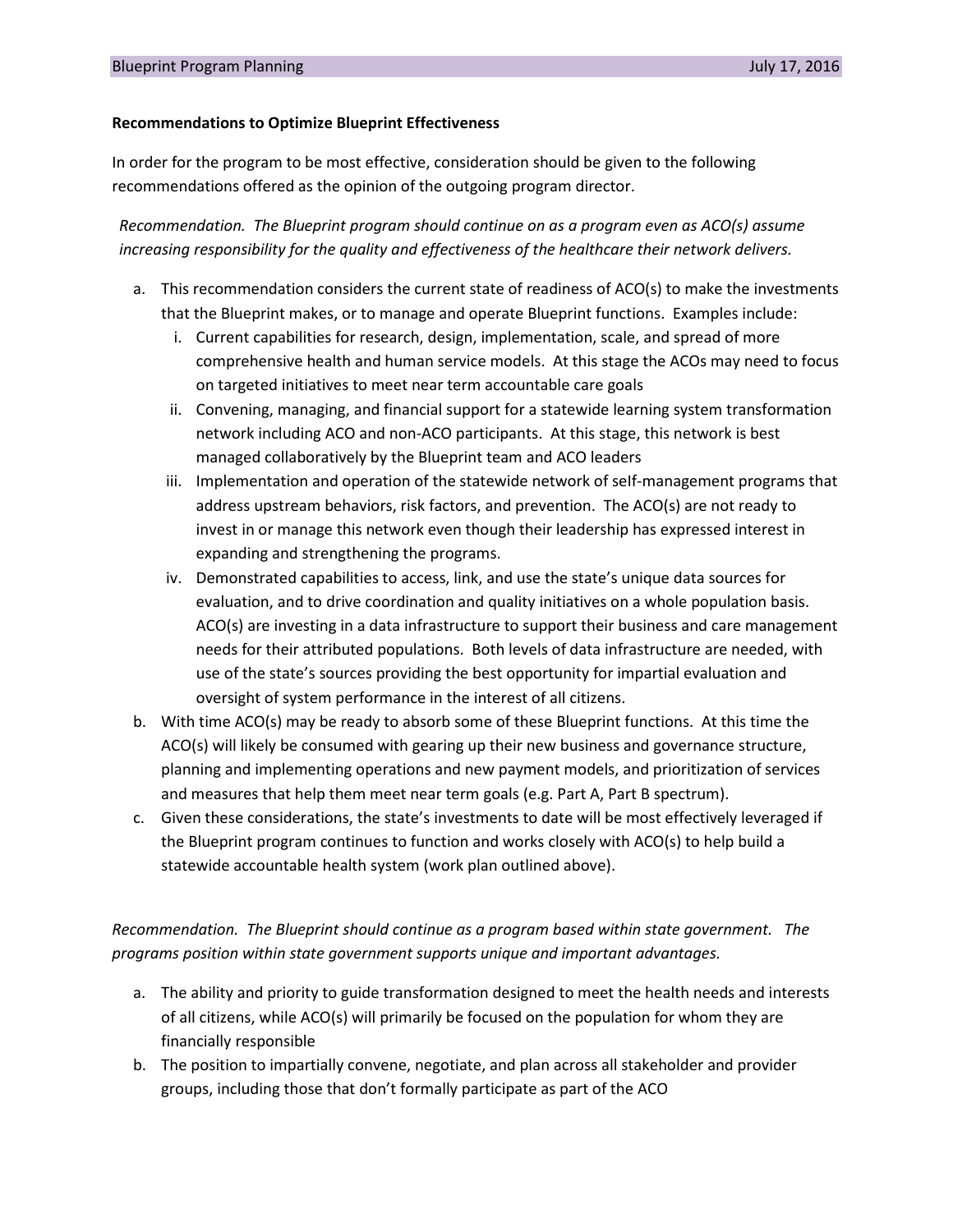- c. The ability to access and advance the use of state held data systems, in the interests of Vermont's citizens, for evaluation, comparative performance monitoring, development of novel prediction models, learning system functions, and quality improvement
- d. The ability to leverage the states investments by supporting the innovation, data aggregation, evaluation, modeling, and other needs of the GMCB.

# *Recommendation. To be effective, the Blueprint Program should at a minimum maintain current funding levels, with restoration of recent funding cuts if possible.*

- a. The Blueprints budget was cut by  $\sim$  20% in the last 12 months, despite extensive work demonstrating program impact and ROI. These cuts limit the ability of the program to meet needs including local program leadership, the transformation network, the self-management network, data aggregation & management, information generation, and learning system activities. Early on, the Blueprint program made a strategic decision to invest in these supportive 'transformation' assets. In retrospect, the investments made by the Blueprint program reflect a more complete and systematic approach to health reform compared to other states in the MAPCP demonstration, and may account for the relative effectiveness for Vermont as compared to other demonstration states.
- b. The cuts in the Blueprint budget, with resulting cuts to community grants and programs, is weakening what has emerged as a highly effective and somewhat unique infrastructure. This may dampen the ability of the program to support and accelerate progress towards a more fully integrated accountable health system.
- c. At some point, ACO(s) may be ready to invest in and maintain these assets. That is not likely to happen at this early stage of VCO formation. It is in the states interest to leverage its investments, and to support the emerging accountable health system with the complete package of Blueprint transformation assets that have proven to be effective.

*Recommendation. To be effective, the Blueprint Program should have strong leadership, and in particular an Executive Director that is experienced with leading transformation across medical, social, and behavioral services providers.*

- *a.* Early on, in addition to emphasizing primary care and medical home operations, the Blueprint program was designed to strengthen the integration of medical, social, behavioral, and other community base services. This approach has emerged as a defining attribute of the program, and there is now a national emphasis on formal community level integration of these services. With the move towards a unified accountable health system, Vermont is uniquely positioned to leverage this foundation which includes (but is not limited to) primary care medical homes, community health teams, support and services at home, hub & spoke for opiate addiction, and the newest program for women's health.
- *b.* One of the Blueprints strengths is the ability to work across communities, provider organizations, and state agencies to guide implementation of these types of complex and more holistic service